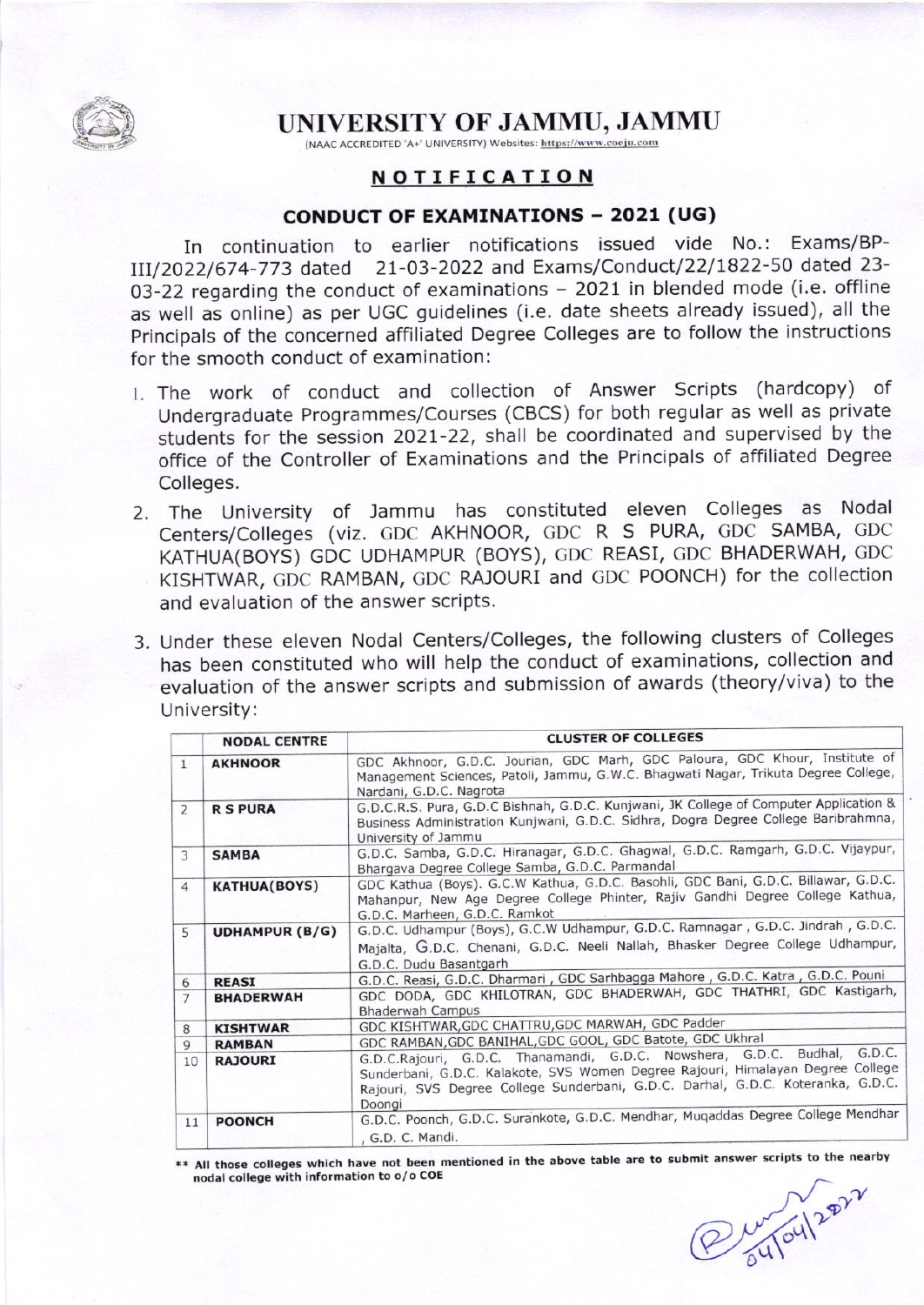- 4 The online examination shall be held as per weightage given in the schemes of the concerned Courses/Subjects/Programmes already notified by the Academic Section of the University and the students have to attempt papers accordingly.
- 5 The students can choose a single mode of examination either online or offline for the papers in the ensuing examinations of Undergraduate Programme (Regular students and Private students) for the session 2021- 22. All those who opt for online examination or offline examination shall not be allowed to change their mode of examination in between. In case any student changes the mode of examination in between their examinations shall be considered null and void.
- 6. The pattern of question paper for online examination would be as per statutes in vogue in a particular course/ subject with 66.67% weightage given to the written component and 33.33% weightage to the Vivavoce/oral examination (compulsory Components).

## For instance, Conduct of Viva-Voce Examination (33.33%)

The Teacher/Evaluator concerned shall conduct the Viva-Voce Examination (33.33%) as per the following distribution of marks:

- 1. 27 marks (question paper carrying max. marks as 80)<br>2. 13 marks (question paper carrying max. marks as 40)
- 2. 13 marks (question paper carrying max. marks as 40)<br>3. 11 marks (question paper carrying max. marks as 32)
- 11 marks (question paper carrying max. marks as 32)
- 7 The viva-Voce/Oral examination in each paper would be held in the offline mode only and completed by the teacher concerned or extra teachers to be engaged by the Principal not later than two consecutive days from the date of the written examination and the awards of the same shall be submitted to the concerned Section/Office of the University through the Principal of the College in a proper format for both regular as well as private students.
- The Principal of the concerned Colleges shall allow the pvt. students to appear in the Online Examination to give his/her Viva-Voce examination in their respective College/ Centre of Examination/Nodal Centers as constituted by the University. 8.
- The concerned College Principal is authorized to conduct the practical examinations of the casual students. 9.
- All the concerned Colleges shall submit the Answer Scripts collected from the students separately for the online and offline examinations with memo to the Nodal Centre/College for Coding and evaluation of the Answer Scripts. This 10 process should be completed within given time period.

Pro Taylor